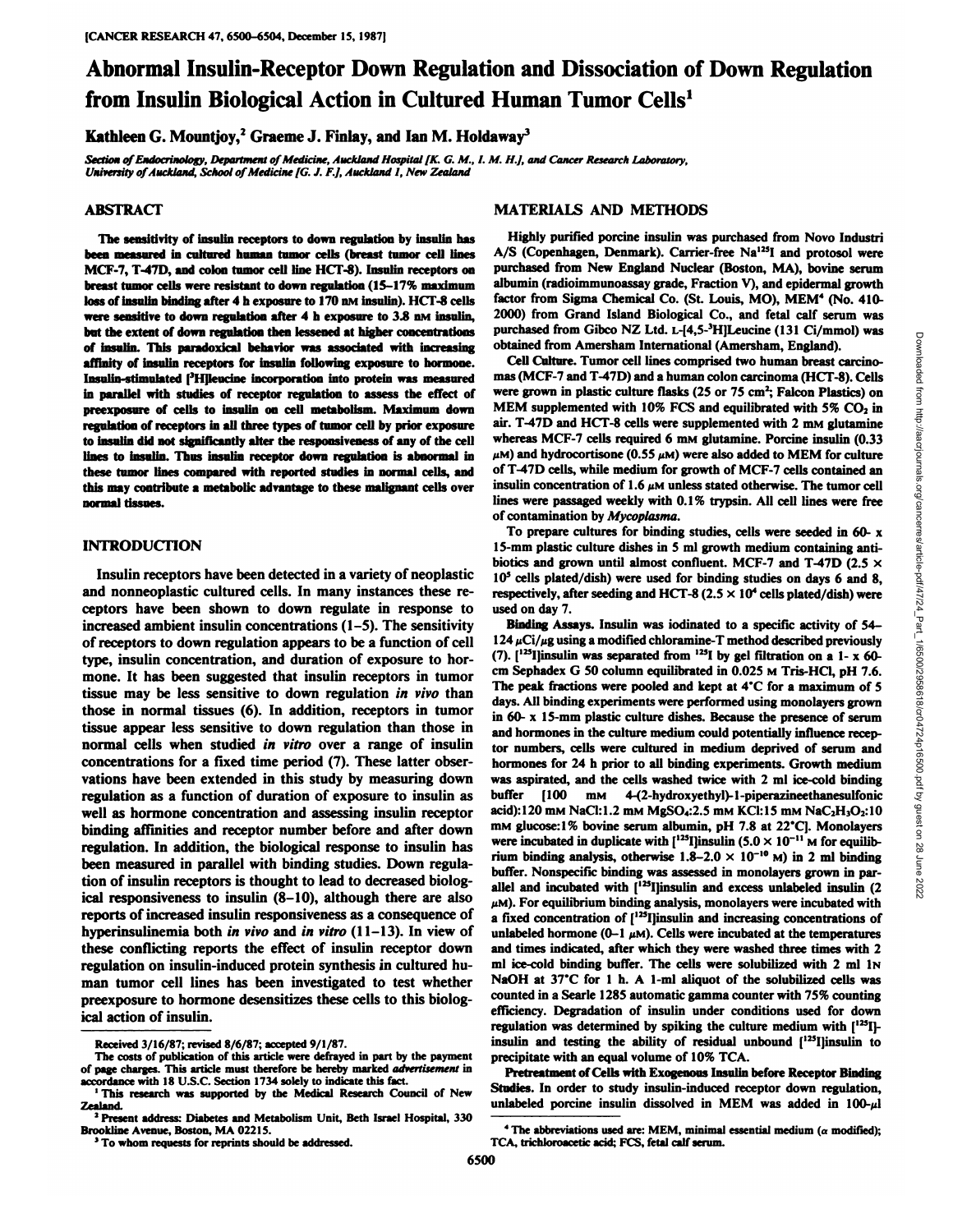aliquots to monolayers deprived of FCS and insulin for the previous 24 h, to give final concentrations of insulin ranging from  $3.5 \times 10^{-9}$ -1.7  $\times$  10<sup>-7</sup>M. After incubation at 37°C for the times indicated, the medium was aspirated and the cells washed twice with 2 ml binding buffer. Surface bound insulin was dissociated from the monolayers to allow estimation of residual receptors by binding of  $[1^{25}]$  linsulin.

Dissociation Procedure. Exogenous insulin bound to cell surfaces was allowed to dissociate into 2 ml of binding buffer at pH 7 for l h at 37'C. After incubation, cells were washed twice with 2 ml ice-cold binding buffer (pH 7.8) before estimation of binding of  $[1^{23}]$  linsulin. This procedure removes >90% of surface bound insulin (7).

Pretreatment of Cells with Exogenous Insulin before Biological Assay. In order to study the effect of insulin-induced receptor down regulation on biological response to insulin, unlabeled porcine insulin dissolved in MEM was added in  $100-\mu$ l aliquots to monolayers deprived of FCS and insulin for the previous 24 h, to give final insulin concentrations of  $1.7 \times 10^{-8}$  (HCT-8) and  $1.7 \times 10^{-7}$  M (MCF-7 and T-47D). Control cells received 100  $\mu$ l MEM in place of unlabeled insulin. After incubation at  $37^{\circ}$ C for 4 h in order to achieve down regulation, the medium was aspirated and the cells washed twice with 5 ml MEM.

Biological Assay: Incorporation of [<sup>3</sup>H]Leucine into Protein. [<sup>3</sup>H]Leucine was added to monolayers in triplicate (0.25  $\mu$ Ci/ml) for 7 h at The degradation of insulin by cells cultured for 7 h at 37°C in 37<sup> $\degree$ </sup>C in the presence of 0-4.4  $\mu$ M insulin. Leucine incorporation was stopped by aspirating the medium andwashing the cells twice with 2 ml cold phosphate buffered saline. Cells were harvested by incubation with 2 ml 0.05% trypsin for 5 min at 37"C together with mechanical scraping and transferred to glass test tubes. Protein was precipitated by adding 0.4 ml cold 50% TCA containing unlabeled leucine (50 mg/ liter) to each tube on ice, and the precipitates were boiled for 10 min in order to hydrolyze acyl-tRNA. The precipitates were chilled on ice before being trapped on presoaked 2.5-cm glass microfiber filters (Whatman GF/B) and were then washed three times with 5 ml cold 5% TCA containing unlabeled leucine (5 mg/liter). The filters were dried in an oven at 90\*C for <sup>20</sup> min. Precipitates were solubilized in <sup>1</sup> ml Protosol for 1 h at 55°C with shaking and after cooling, 100  $\mu$ l binding loss of 46% after 4 h exposure to 3.8 × 10<sup>-9</sup> m insulin. glacial acetic acid were added followed by  $10$  ml Triton:toluene  $(0.4:1)$ scintillation fluid, and radioactivity was measured in an LBK 1217 Rackbeta scintillation counter.

The parameters calculated from the dose response curves were the basal rate of  $^{3}$ H]leucine incorporation into protein and the response of<br>response of the protein and the response of the was observed after exposure to low concentrations  $(3.8 \times 10^{-8}$ cells to insulin-stimulated protein synthesis. This was calculated at each dose of insulin according to the formula

Rate of incorporation –  
Response = 
$$
\frac{\text{basal rate of incorporation}}{\text{Basal rate of incorporation}} \times \frac{100}{1}
$$

The responsiveness of cells to insulin was compared between experi ments by analysis of dose response curves as outlined under "Statistics" (see below).

Cell Counts. For each experiment, cells were grown in parallel to assay cultures in duplicate 60- x 15-mm plastic culture dishes and used exclusively to estimate cell counts. Cells were removed using 0.1% trypsin  $(37^{\circ}C, 10 \text{ min})$ . MCF-7 and T-47D cells were counted in a Model ZF Coulter Counter using a  $100-\mu m$  aperture. MCF-7 and T-47D cells were syringed several times before counting to provide single cell suspensions. HCT-8 cells were particularly susceptible to damage by syringing and thus were treated with 0.2% DNase (22"C, 10 min) to

disperse clumps before counting in a hemocytometer.<br>Statistics. Student's t test for either paired or unpaired data, where appropriate, was used to determine significance of difference between two or more sets of specific binding data. Data from equilibrium binding experiments were analyzed on an IBM personal computer by the "Ligand" program (14). This method provided optimal weighted least squares estimates of binding parameters (high and low affinity constants  $K<sub>2</sub>$ , high and low affinity binding capacities  $R$ , and nonspecific binding \ ). The program determined the goodness of fit to the observed data and calculated appropriate SEs for the parameters, thus providing an objective estimate of their precision.

Differences between the data obtained from the Ligand analyses of

6501

pooled equilibrium binding experiments in Tables 1 and 2 were tested for significance by Student's  $t$  test and where appropriate by the Tukey Kramer multiple comparison test (15). The SEs determined by the Ligand program were used for comparing the parameters from pooled analyses. The variances used for comparing the parameters from indi vidual Ligand analyses were derived from the SEs of the means of the parameters.

Differences between the means of basal rates of incorporation for different experimental conditions were tested for significance using the Tukey Studentized range test (16). Similarly, differences between the dose-response curves performed under different experimental condi tions were tested for significance by taking the mean of the differences at each insulin concentration and using the Tukey Studentized range test. These analyses were performed on the University of Auckland mainframe IBM computer using the statistical analysis system package.

#### RESULTS

The rate of binding of insulin to receptor was similar for control cells and those with down regulated receptors (Fig. 1). MEM ranged from 1-9%/10<sup>6</sup> cells at physiological concentrations of insulin and from  $0-1.1\%/10^6$  cells at higher concentrations of insulin.

Down regulation of insulin receptors as a function of hor mone concentration and time of exposure of cells to insulin is shown in Fig. 2. Receptors in both of the breast tumor cell lines were generally resistant to down regulation. Although signifi cant loss of binding was observed at several time points at high insulin concentrations, at no time did binding decrease by more than 25%. By comparison, the human colon tumor cell line, HCT-8, appeared sensitive to down regulation with a significant The sensitivity of insulin receptors to down regulation in HCT-**EXENDENT TO CONSULT TO CONSULT TO CONSULT TO CONSULT THE degradation of insulin by cells cultured for 7 h at 37°C in The degradation of insulin by cells cultured for 7 h at 37°C in MEM ranged from**  $1-9\%/10^6$  **cells at h** ever, the degree of down regulation was inversely related to insulin concentration such that a maximum decrease of binding M) but almost no loss of binding was seen after exposure to high concentrations  $(1.7 \times 10^{-7} \text{M})$ .

The breast tumor cell lines, T-47D and MCF-7 were routinely grown in the presence of 10% FCS, insulin, and hydrocortisone (T-47D only). The long-term exposure of these cells to elevated levels of insulin might have contributed to their resistance to down regulation despite removal of FCS and supplementary hormones 24 h prior to testing. Thus additional studies of insulin receptor down regulation were performed in these cells after growth in MEM and 5% FCS only. The cells grew to lower densities under these conditions than in the presence of supplemented medium. However, when insulin binding was measured as a function of hormone concentration and time of exposure to insulin a similar resistance to down regulation was seen to that observed under standard conditions (data not shown).

In order to assess whether down regulation of insulin recep tors was related to receptor loss or a change in the affinity of insulin binding to receptor, equilibrium analysis of [125I]insulin binding was performed before and after exposure of cells to insulin. Binding curves for cells not previously exposed to insulin are shown in Fig. 3. These have been generated from pooled data from 3-5 individual experiments using the Ligand program. Binding to T-47D cells showed best fit with a onesite binding model and MCF-7 and HCT-8 cells showed best fit with a two-site binding model (Table 1). The insulin binding affinity for T-47D cells was similar to that obtained for the low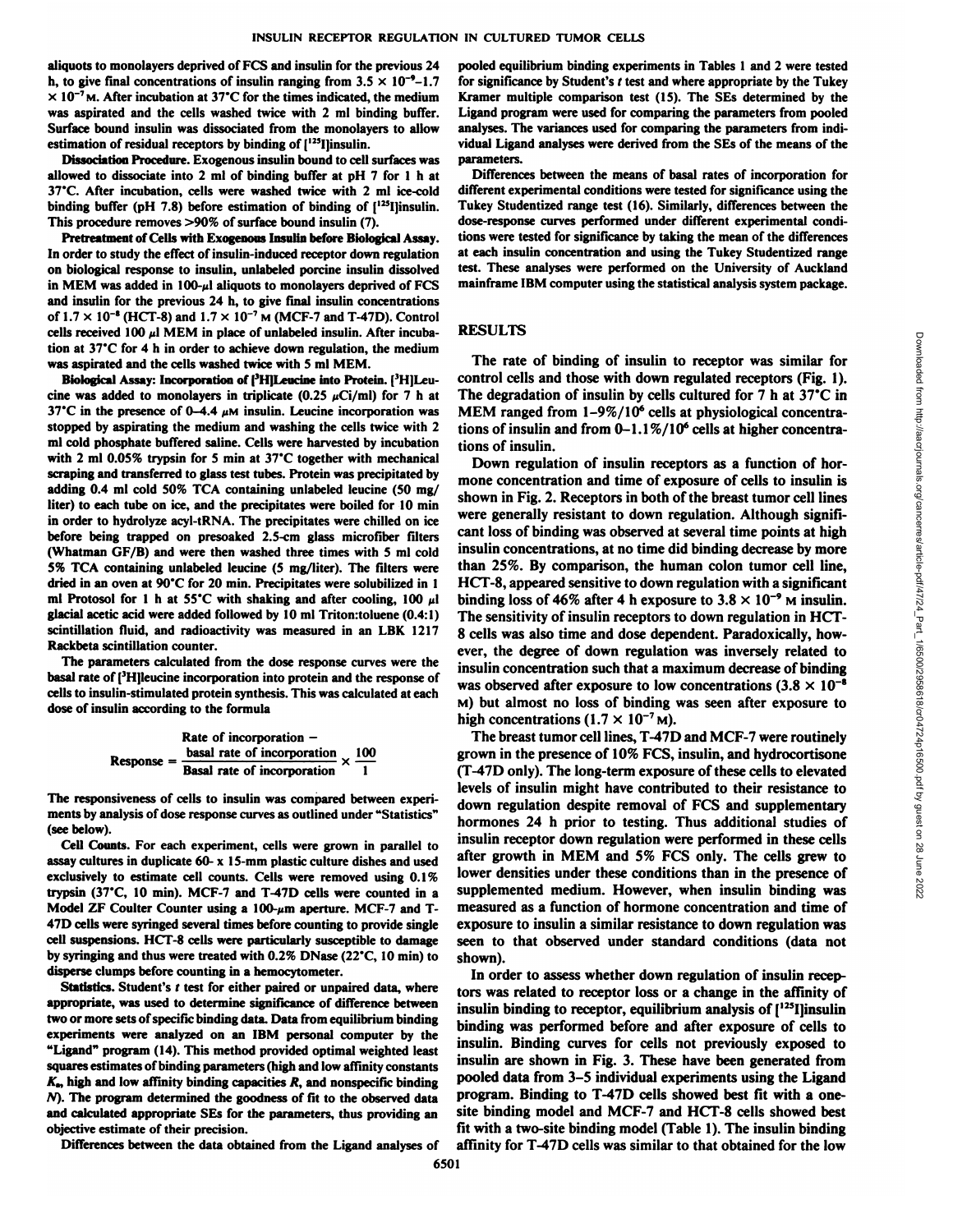MCF-7

 $2.5 -$ 

**Fig. 1. Time course of insulin binding. Cells** were preexposed to 0 ( $\Theta$ ), 17 (O), and<br>170 ( $\square$ ) nM insulin for 4 h at 37°C; then<br>exogenous insulin was dissociated at pH 7 for<br>1 h at 37°C before cells were incubated with<br>[<sup>133</sup>]]insulin with or without unlab **exogenous insulin was dissociated at pH <sup>7</sup> for <sup>l</sup> <sup>h</sup> at 37\*C before cells were incubated with ['"Ijinsulin with or without unlabeled insulin at 4'C for the times indicated on the abscissa. Data are means of duplicates shown for two separate experiments.**

**Fig. 2. Insulin receptor levels after preincubation** of cells with various insulin concentrations for up to 7 h at  $37^{\circ}$ C (O,  $3.8 \times 10^{-4}$ )  $M$ ; +,  $1.7 \times 10^{-4}$  M;  $\times$ ,  $1.7 \times 10^{-7}$  M insulin). **After dissociation of exogenous bound insulin,** cells were **incubated** with  $[^{125}]$ **insulin**  $\pm 2 \mu M$ **unlabeled insulin for 4 h at 4'C. Data are expressed as a percentage change from control cells preincubated for the same period without insulin. Means**  $\pm$  SE (*bars*) are shown; num-<br>*bers in parentheses*, number of experiments; •,<br> $P < 0.05$  compared with control cultures.<br> $\begin{bmatrix} 20 \\ 20 \end{bmatrix}$ *bers in parentheses, number of experiments; •. P < 0.05 compared with control cultures.*





**3-0-1**

 $HCT-8$ 

TOTAL CONCENTRATION OF INSULIN (Log<sub>10</sub>M)

affinity site of MCF-7 and HCT-8 cells. There was no significant change in binding parameters in the two breast tumor cell lines during attempted down regulation, as predicted from Fig. 2.

Down regulation in HCT-8 cells was associated with a trend for binding affinity to increase and receptor number to decrease, but in general these changes were not significant (Table 1). However, changes in both receptor number and binding affinity probably contribute to down regulation in this cell line, since a significant decrease in overall binding of insulin was observed during down regulation experiments (Fig. 2). Subsequently these data were also analyzed after fitting to a one-site binding model. Following preincubation with the lowest concentration of insulin, when the greatest reduction in overall binding of

insulin was observed (Fig. 2), receptor number was reduced with little change in binding affinity (Table 2). When the preincubation medium contained  $1.7 \times 10^{-8}$  M insulin the number of receptors decreased further, but there was an asso ciated increase in binding affinity, which could account for the observed restoration of overall insulin binding as seen in Fig. 2. When the insulin concentration was raised further (1.7  $\times$  $10^{-7}$  M) there appeared to be both an increase in receptor number and a further increase in affinity, restoring overall insulin binding capacity to its control level. Insulin-induced down regulation of insulin receptors in these cells thus appeared complex and quite different from the pattern seen in normal cells (1,2, 17).

These binding data were compared with the biological re-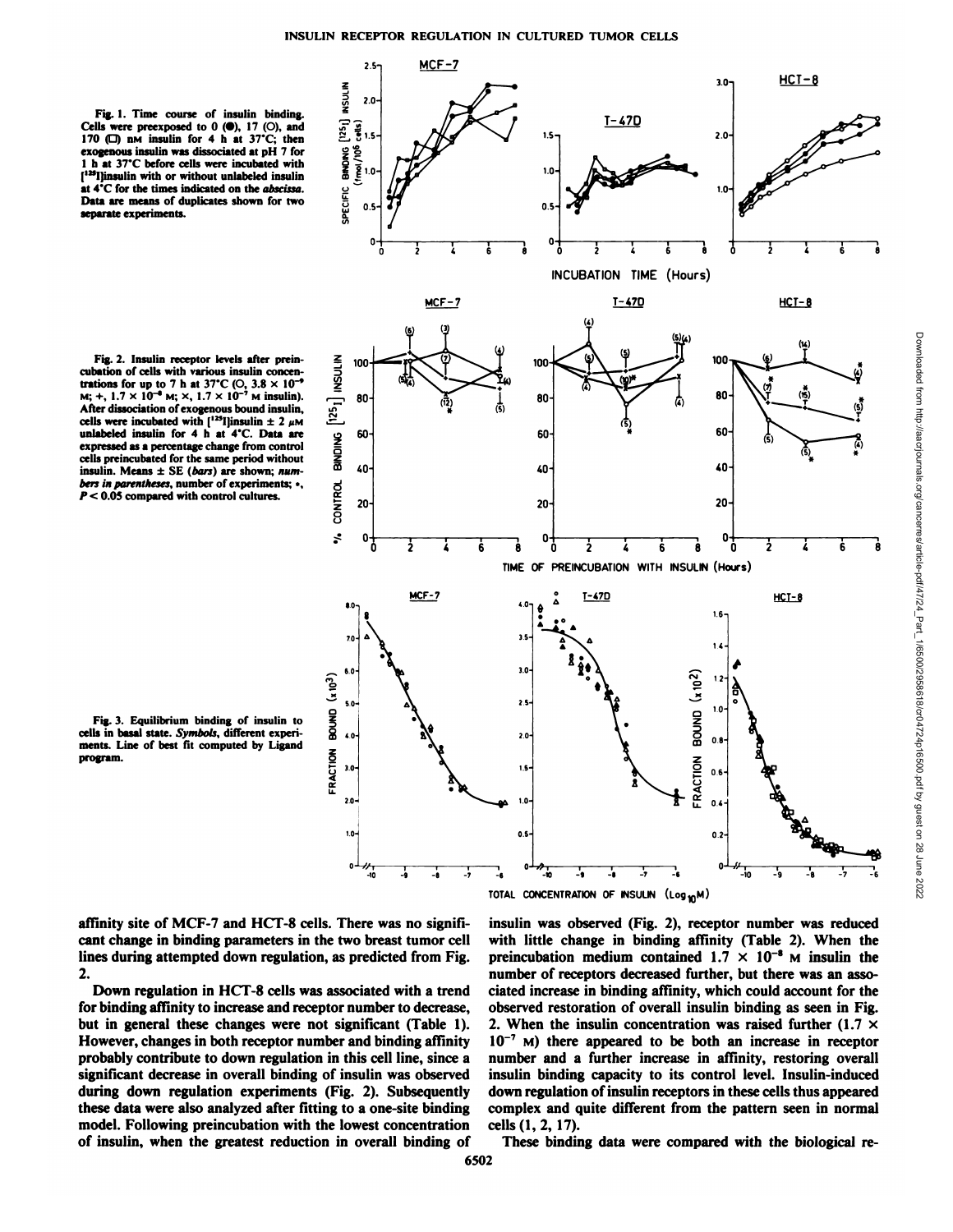Table 1 Equilibrium insulin binding before and after receptor down regulation derived from Ligand analyses of pooled data

| Cell         | Insulin con-<br>centration<br>used for down<br>regulation (M) | No. of ex-<br>periments | High affinity binding site           |                                            | Low affinity binding site                        |                                            |                                     |
|--------------|---------------------------------------------------------------|-------------------------|--------------------------------------|--------------------------------------------|--------------------------------------------------|--------------------------------------------|-------------------------------------|
|              |                                                               |                         | $K^*$ ± SE<br>$(10^9 \times M^{-1})$ | $R \pm SE$<br>(fmol/10 <sup>6</sup> cells) | $K_{\bullet}$ $\pm$ SE<br>$(10^8 \times M^{-1})$ | $R \pm SE$<br>(fmol/10 <sup>6</sup> cells) | Nonspecific<br>binding<br>(% bound) |
| <b>T-47D</b> | 0                                                             |                         |                                      |                                            | $0.93 \pm 0.12$                                  | $55.58 \pm 7.09$                           | 0.1                                 |
|              | $3.8 \times 10^{-9}$                                          |                         |                                      |                                            | $1.33 \pm 0.26$                                  | $38.30 \pm 7.00$                           | 0.1                                 |
|              | $1.7 \times 10^{-7}$                                          |                         | ٠                                    |                                            | $1.02 \pm 0.19$                                  | $46.00 \pm 8.32$                           | 0.1                                 |
| $MCF-7$      | $\bf{0}$                                                      |                         | $3.38 \pm 2.05$                      | $1.93 \pm 1.10$                            | $0.84 \pm 0.24$                                  | $68.04 \pm 12.21$                          | 0.2                                 |
|              | $3.8 \times 10^{-9}$                                          |                         | $2.37 \pm 1.93$                      | $2.89 \pm 2.25$                            | $0.54 \pm 0.21$                                  | $113.4 \pm 28.59$                          | 0.2                                 |
|              | $1.7 \times 10^{-7}$                                          |                         | $2.33 \pm 1.64$                      | $2.97 \pm 2.12$                            | $0.76 \pm 0.27$                                  | $78.02 \pm 15.62$                          | 0.2                                 |
| $HCT-8$      | $\Omega$                                                      |                         | $4.15 \pm 1.02$                      | $5.60 \pm 0.97$                            | $0.85 \pm 0.32$                                  | $34.13 \pm 7.10$                           | 0.1                                 |
|              | $3.8 \times 10^{-9}$                                          |                         | $3.82 \pm 0.87$                      | $3.83 \pm 0.73$                            | $1.15 \pm 0.40$                                  | $21.22 \pm 3.70$                           | 0.1                                 |
|              | $1.7 \times 10^{-4}$                                          |                         | $6.03 \pm 3.43$                      | $2.83 \pm 1.61$                            | $4.27 \pm 2.57$                                  | $11.47 \pm 1.98$ <sup>c</sup>              | 0.1                                 |
|              | $1.7 \times 10^{-7}$                                          |                         | $4.62 \pm 1.25$                      | $5.01 \pm 1.01$                            | $1.25 \pm 0.70$                                  | $18.99 \pm 5.48$                           | 0.1                                 |

 $K_{\bullet}$ , binding affinity; R, binding site concentration.

*h Data Tit best a single binding site model.*

<sup>c</sup> Significant difference from zero insulin concentration ( $P < 0.05$ ).

2 Equilibrium insulin binding to HCT-8 cells before and after receptor *down regulation using Ligand analyses of pooled data fitted to a one-site binding model* 

| Insulin con-<br>centration<br>used for down<br>regulation (M) | No. of ex-<br>periments | $K^*$ ± SE<br>$(10^9 \times M^{-1})$ | $R \pm SE$<br>(fmol/10 <sup>6</sup> cells) | N<br>(% bound) |
|---------------------------------------------------------------|-------------------------|--------------------------------------|--------------------------------------------|----------------|
|                                                               |                         | $1.58 \pm 0.25$                      | $12.95 \pm 1.20$                           | 0.1            |
| $3.8 \times 10^{-9}$                                          | 4                       | $1.43 \pm 0.20$                      | $9.54 \pm 0.82^{\circ}$                    | 0.1            |
| $1.7 \times 10^{-4}$                                          | 4                       | $1.93 \pm 0.27$                      | $9.09 \pm 0.74^{\circ}$                    | 0.1            |
| $1.7 \times 10^{-7}$                                          |                         | $2.16 \pm 0.33$                      | $10.59 \pm 0.88$                           | 0.1            |

 $K<sub>n</sub>$ , binding affinity; R, binding site concentration; N, nonspecific binding. \* Significant difference from zero insulin concentration by the Tukey Kramer  $10^{-9}$  M insulin (1, 7). test ( $P < 0.05$ ).

Table 3 Dose response curves for insulin-stimulated leucine incorporation into *protein over* 7 *h* 

|              | Down       | % response above basal at insulin concen-<br>tration (M) (mean $\pm$ SD) (n = 3) |            |             |             |  |
|--------------|------------|----------------------------------------------------------------------------------|------------|-------------|-------------|--|
| <b>Cell</b>  | regulation | $10^{-9}$                                                                        | $10^{-1}$  | $10^{-7}$   | $10^{-4}$   |  |
| MCF-7        |            | $7 \pm 8$                                                                        | $18 + 7$   | $27 \pm 18$ | $40 \pm 12$ |  |
|              |            | $15 \pm 11$                                                                      | $15 \pm 9$ | $42 \pm 24$ | $52 \pm 23$ |  |
| <b>T-47D</b> |            | $13 \pm 13$                                                                      | $14 \pm 6$ | $42 \pm 9$  | $51 \pm 10$ |  |
|              |            | $8 \pm 7$                                                                        | $13 \pm 5$ | $29 \pm 1$  | $37 + 14$   |  |
| $HCT-8$      |            | $15 \pm 5$                                                                       | $14 \pm 8$ | $19 \pm 5$  | $23 \pm 9$  |  |
|              |            | $17 + 13$                                                                        | $21 \pm 9$ | $21 \pm 14$ | $33 \pm 10$ |  |

sponse to insulin in the same cells. The basal rate of incorporation of  $[3H]$ leucine into protein over 7 h was not significantly different between control cells and those preexposed to insulin. The means and SDs for the dose-response curves for insulinstimulated [<sup>3</sup>H]leucine incorporation into protein are shown in Table 3. Attempted down regulation of receptors by prior exposure to insulin did not significantly alter the responsiveness to insulin in any of the tumor cell lines. These results may be contrasted to normal cells where down regulation of insulin receptors is associated with a reduction in the subsequent biological responsiveness of cells to insulin (9, 10).

The possibility was investigated that the practice of growing breast tumor cell lines with supraphysiological concentrations of insulin (MCF-7 and T-47D) and hydrocortisone (T-47D) could influence the subsequent biological response to insulin HCT-8, decreased by 25% after 4 h exposure to  $1.7 \times 10^{-8}$  M even though cells were deprived of insulin, hydrocortisone, and FCS for 24 h prior to all experiments. However, when the two breast tumor cell lines were grown in the presence of MEM and 5% PCS alone, the responsiveness to insulin (before and after receptor down regulation) was not significantly altered (data not shown).

## **DISCUSSION**

This study demonstrates that down regulation of insulin receptors by exogenous insulin is virtually absent in two human breast tumor cell lines and is also clearly different from normal cells in a human colon tumor cell line. These findings are in agreement with and expand previous results obtained in these cells using a limited range of insulin concentrations over a fixed time period (7). Normal cells show significant reduction in hormone binding after several hours of exposure to as little as

The paradoxical resistance of insulin receptors in HCT-8 cells to down regulation with exposure to increasing amounts of insulin was associated with increased receptor binding affin ity for insulin. HCT-8 cells appear to be very sensitive to down regulation at mildly supraphysiological insulin concentrations where loss of binding results from an apparent reduction in receptor number with little change in binding affinity. However, increasing insulin concentrations induce a resistance to down regulation in HCT-8 cells. This is associated with an increased receptor binding affinity, although there is a persisting reduc tion in receptor number. The phenomenon is similar to that seen in the Fao cell line derived from the Reuber H35 rat hepatoma, where resistance of insulin receptors to down regu lation also occurs and appears to be a consequence of increased receptor affinity (18). The magnitude of change in binding affinity observed in the present study is, however, less than that observed in Fao cells. Changes of insulin receptor binding affinity have also been described in rat chondrosarcoma cells by Stevens et al. (19), where insulin induced an increase in highaffinity insulin binding.

Insulin-stimulated protein synthesis was assessed in the pres ent study to determine whether differences in receptor down regulation between the breast tumor cell lines and the colon tumor cell line were reflected in corresponding changes in biological responsiveness to insulin. Down regulation had no effect on the responsiveness of tumor cells to insulin. The breast tumor cells were resistant to down regulation and therefore little change in responsiveness to insulin would have been expected. However, insulin binding to the colon tumor cell line, insulin and therefore a small loss in responsiveness to insulin could have been expected. During the 7 h of insulin stimulation used to assess [<sup>3</sup>H]leucine incorporation into protein, some ongoing down regulation of receptors may have occurred es pecially in control HCT-8 cells. However, the response to insulin was similar when measured at either 2 (data not shown)